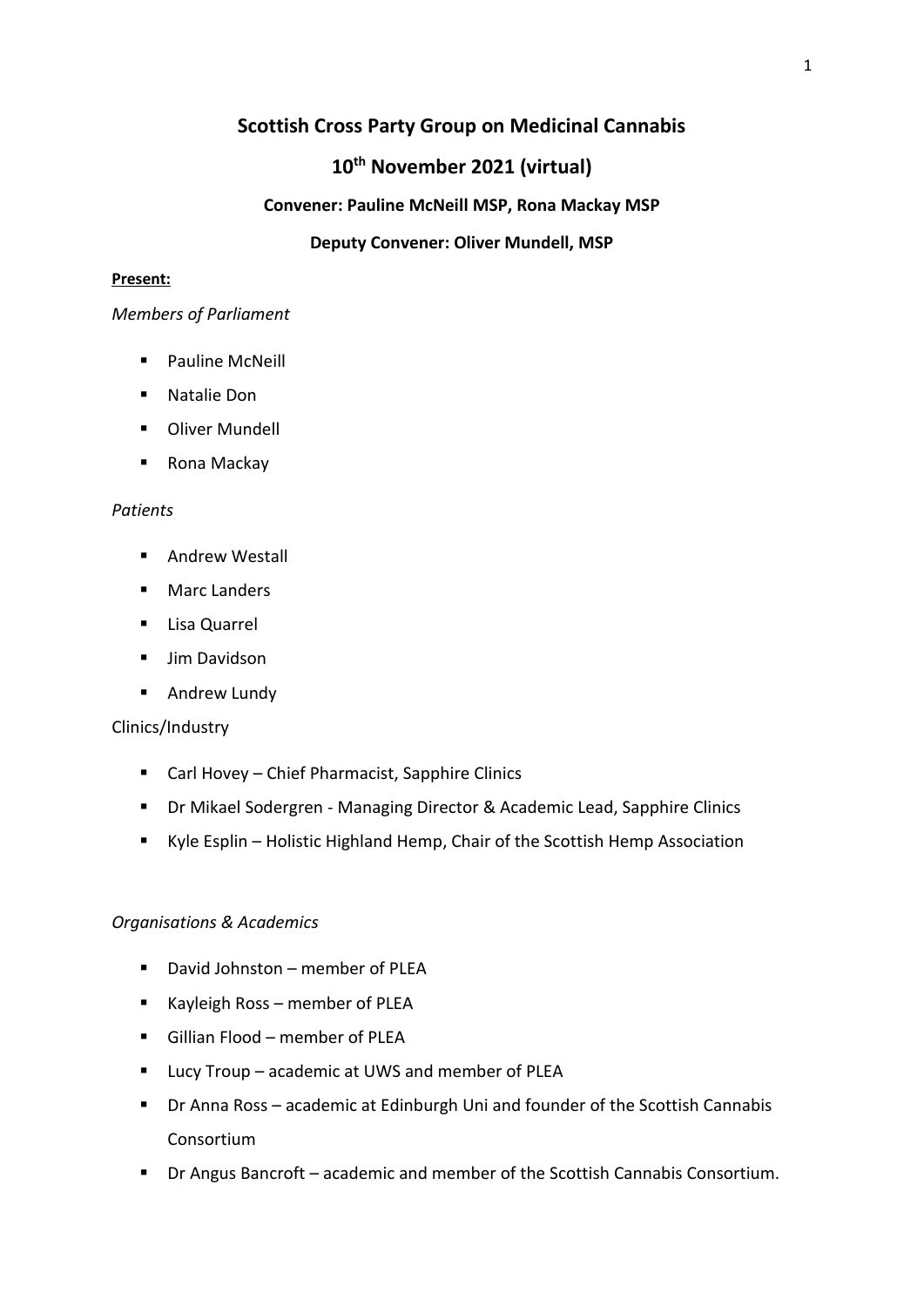■ Linda Hendry – Community campaigner

# *Scottish Government/Parliament/Local Councillors*

■ Councillor Ben Lawrie – Spokesperson for the Drugs Emergency, Scottish Lib Dems

### *Speakers*

- Professor Mike Barnes
- Lewis Campbell of Target Healthcare

# **Apologies:**

**UPDATE**

# **Agenda**

Speakers: Mike Barnes, Lewis Campbell

Discussion: Research trials & funding for prescription

#### **Outcomes and Decisions:**

- ➢ Letter to be drafted seeking a 1 off pot to provide emergency prescription costs for 1 year until a solution is found.
- ➢ Major barrier to prescribing practice that fall under 3 categories:
	- 1. Education needs to be more
	- 2. Evidence needs reflect the complexity of the plant
	- 3. Guidance needs to take into account wider evidence
- $\triangleright$  Current cannabis prescribing is a private industry and therefore inaccessible to patients on low incomes
- $\triangleright$  Issues with supply chains: mouldy flower, shortages, lack of communication
- $\triangleright$  Conversely some supply chains working well for patients
- $\triangleright$  Mike Barnes confirmed that it is possible to an NHS G.P. to enter into a shared care arrangement on a prescription that has been initiated by a private consultant.
- $\triangleright$  Need to seek funding immediately for children who are receiving Bedrolite cannabis medicine.

# **Meeting Minutes**

#### **Opening**

# *Lisa Quarrell*

Lisa is the mother of Cole, who uses Bedrolite cannabis oil for his treatment resistant epilepsy, and is long term campaigner for medical access. Lisa paid tribute to her dear friend and supporter Tam Waterson, Chair of Unison Lothian Health Branch. Tam was instrumental in bringing Lisa's case to the Scottish Parliament, and was involved in the previous 5 years of hard work getting politicians to the table. He passed away just before the cross party was official launched, and Lisa wanted to honour his involvement up until his passing.

It was agreed he would be sadly missed.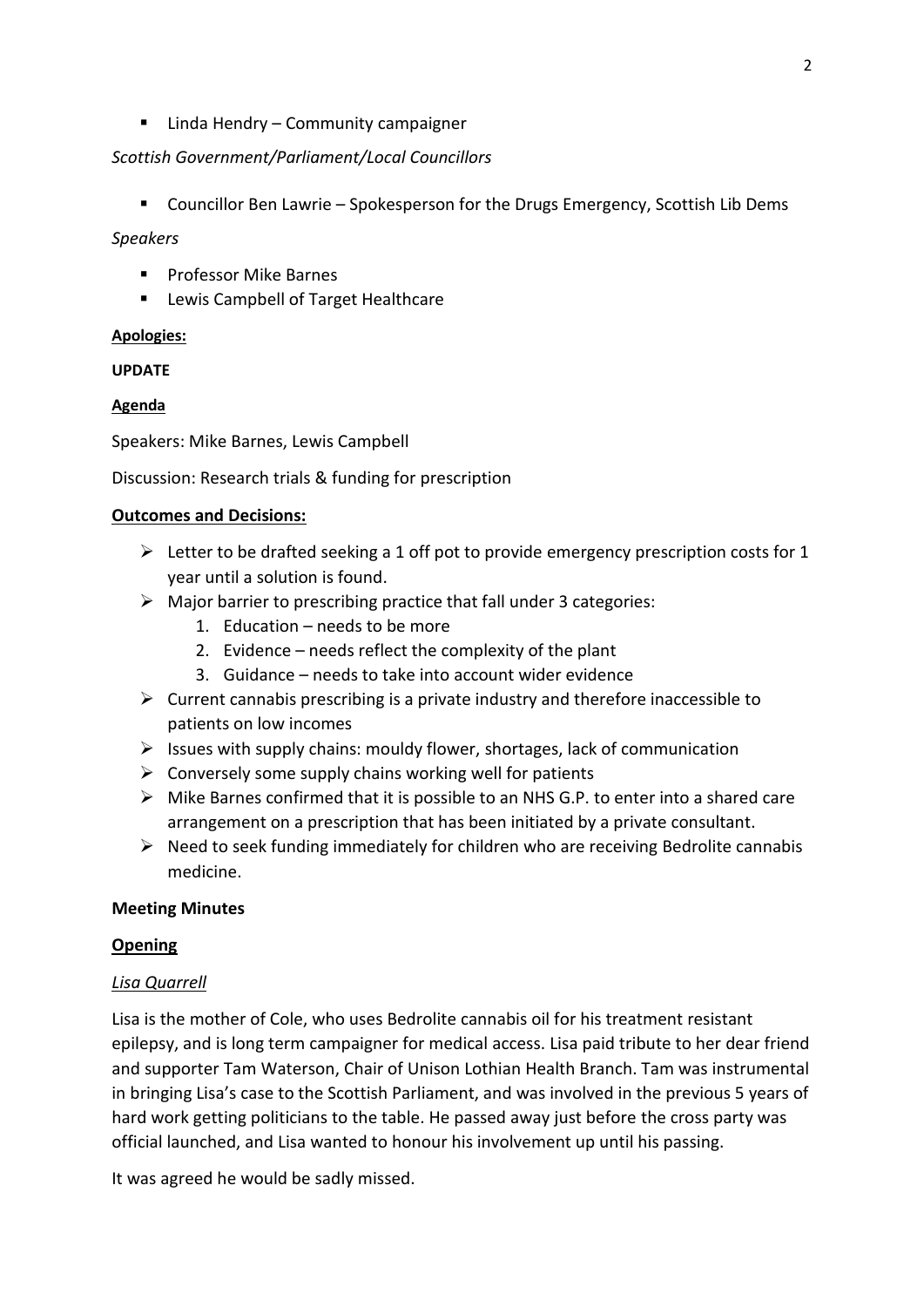# **Speakers**

# *Prof. Mike Barnes*

Professor Barnes is a consultant Neurologist and medical cannabis expert. He is has been at the forefront of the medical cannabis community for decades, having spent his career researching neurological rehabilitation and medical cannabis awareness. He was invited to speak about the law and processes around the prescribing of medical cannabis, and barriers or challenges to prescribing in the UK.

Setting the scene – where we are in the UK

- Most clinics run by telemedicine so at the moment the difference between England and Scotland is not so important.
- Law changed 3 years ago quite a liberal change
- Allowed for "any condition" which was surprising and a good thing.
- In 3 years, only 3 prescriptions written, all for children
- 1 patient per year when there is 1.4 million currently using for medicinal (not recreational) illegally in the UK, so slow progress on prescribing.
- Available via private prescription
- **•** This highlights a serious point: that there is something that has gone seriously wrong with the intention of parliament to allow the prescription of medicinal cannabis where the only route is through the private sector.
- 15 private clinics that prescribe cannabis, soon to be 18: some are just cannabis clinics, others have broader remits such as pain clinic – the latter probably being a better model.
- About 90 doctors prescribing currently: mainly telemedicine thanks to Covid. Clear that patients and doctors prefer telemedicine.
- Will come a point where patient demand exceeds supply capacity.
- All imported products currently but 3 cultivation licences been given out recently.
- By this time this year, there will be the first crop in the UK
	- 1. Major issues with not having UK cannabis industry including lack of access and supply chain issues.
- Roughly 16 producers with roughly 100 products therefore not bad patient choice. Could have more ranges of products and administration methods (main administration is vaping and oil)
- Very costly at the moment, particularly if not on the T21 programme (subsidised prescription access, see<https://www.drugscience.org.uk/project-twenty-21/> ). Result is a huge cost to patients, some of whom have no other options such as Lisa and her boy Cole, which is wrong and unacceptable.

What are the barriers to prescribing?

- Government can so some things such as pass legislation to make it more available to GPs to initiate prescription.
- A lot of the block is doctors– British conservatism in the medical hierarchy to the detriment of patients they are meant to be serving.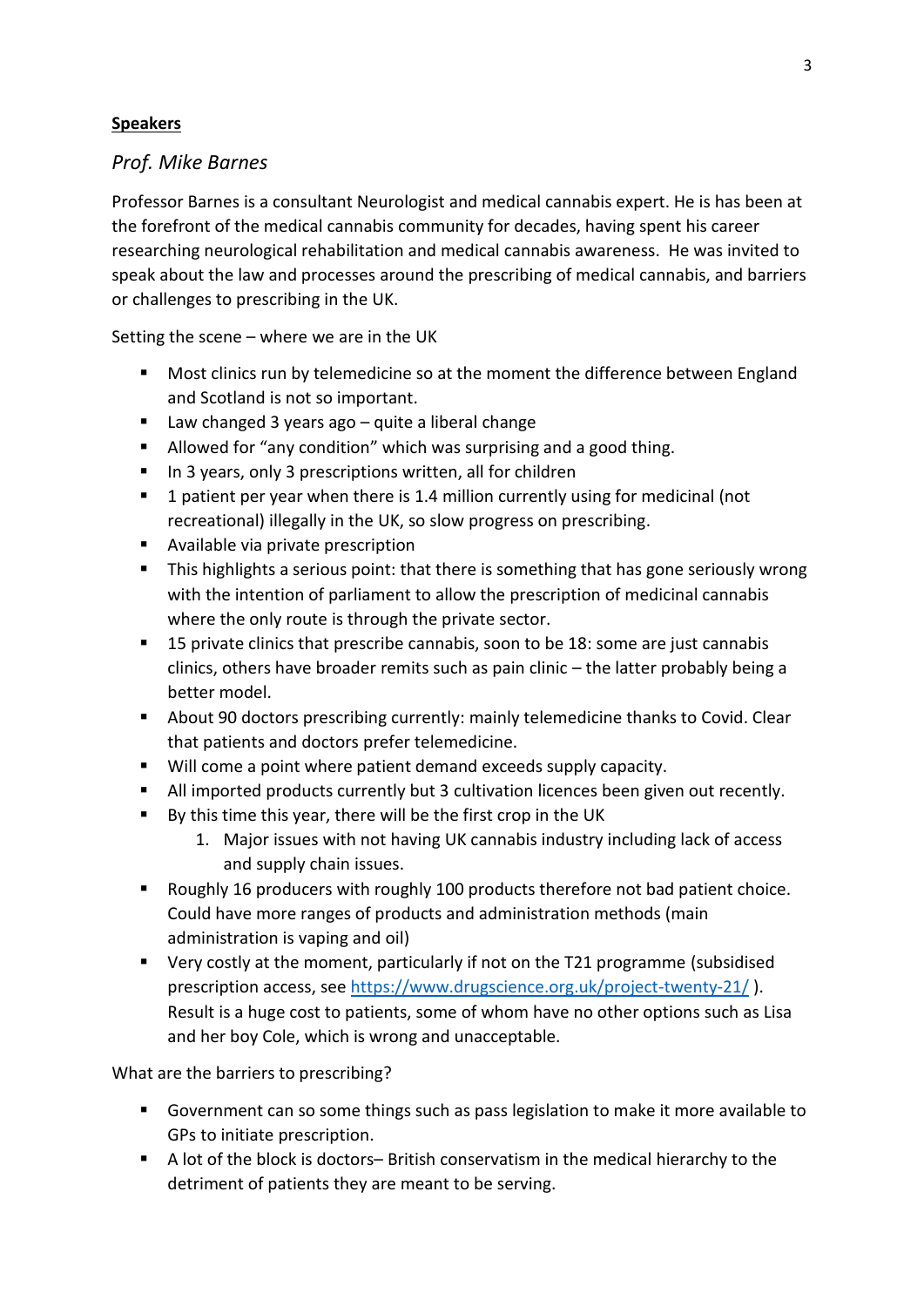- 3 points:
	- 1. Education:
	- $\triangleright$  Takes more trial and error than doctors are used to.
	- $\triangleright$  Doctor not keen to prescribe medicine they know nothing about
	- $\triangleright$  There are training entities, but most doctors have no training and no compulsion to be trained once a medical doctor

#### Evidence

- $\triangleright$  Some believe there is a lack of evidence:
	- $\circ$  From a pharmaceutical point that is probably true but this model only works on single molecule medicine which can be studied alongside a placebo through randomised controlled trials. This is the established pharmaceutical model of evidence (on aside, there are 78 medicines on the NHS National Formulary that have not gone through this process).
	- $\circ$  This model is ineffective for researching plants in particular cannabis which has over 200 different molecules, all of which do different things. Not possible to run a standard double-blind placebo trial on cannabis. full stop. Have to treat it as a plant, as a botanical study, and find other perfectly good ways of studying it such as observational trials.
	- o May not be as robust, but the only to actually measure efficacy.
	- o Not saying there is enough evidence, we have a lot to come.
	- o BUT for patients who have reached the end of the road in terms of conventional treatment should be given access.
	- o It is not suitable for everyone, and does not work for every symptom in the same way, but crucially it is safe.
	- o RISKS: are minimal if prescribed

#### Guidance

- $\triangleright$  Doctors tend to look at guidance NICE has been unhelpful, looked at it from a pharmaceutical paradigm, backtracked only under threat of court action in regards epilepsy.
- ➢ Other guidance such as the British Paediatric Neurological Association also very strict, no prescribing recommendation and have gone so far as to say children should be taken off their current cannabis prescription and put on the GW Pharma MHRA approved Epiodylex. Nothing innately wrong with that, however not suitable for all children, tend to need higher doses, and higher range of side effect.
- $\triangleright$  Seems amoral to require a child to come off a medicine that is working, to go onto a medicine that may not work.
- $\triangleright$  Need better guidelines that takes into account the wider applicability of evidence and for doctor to start taking into account the current evidence to prescribe to patients that need it the most.

Now around 11,000 patients being prescribed in the UK (3 on the NHS. It is likely up to 2 million patients would benefit from prescriptions.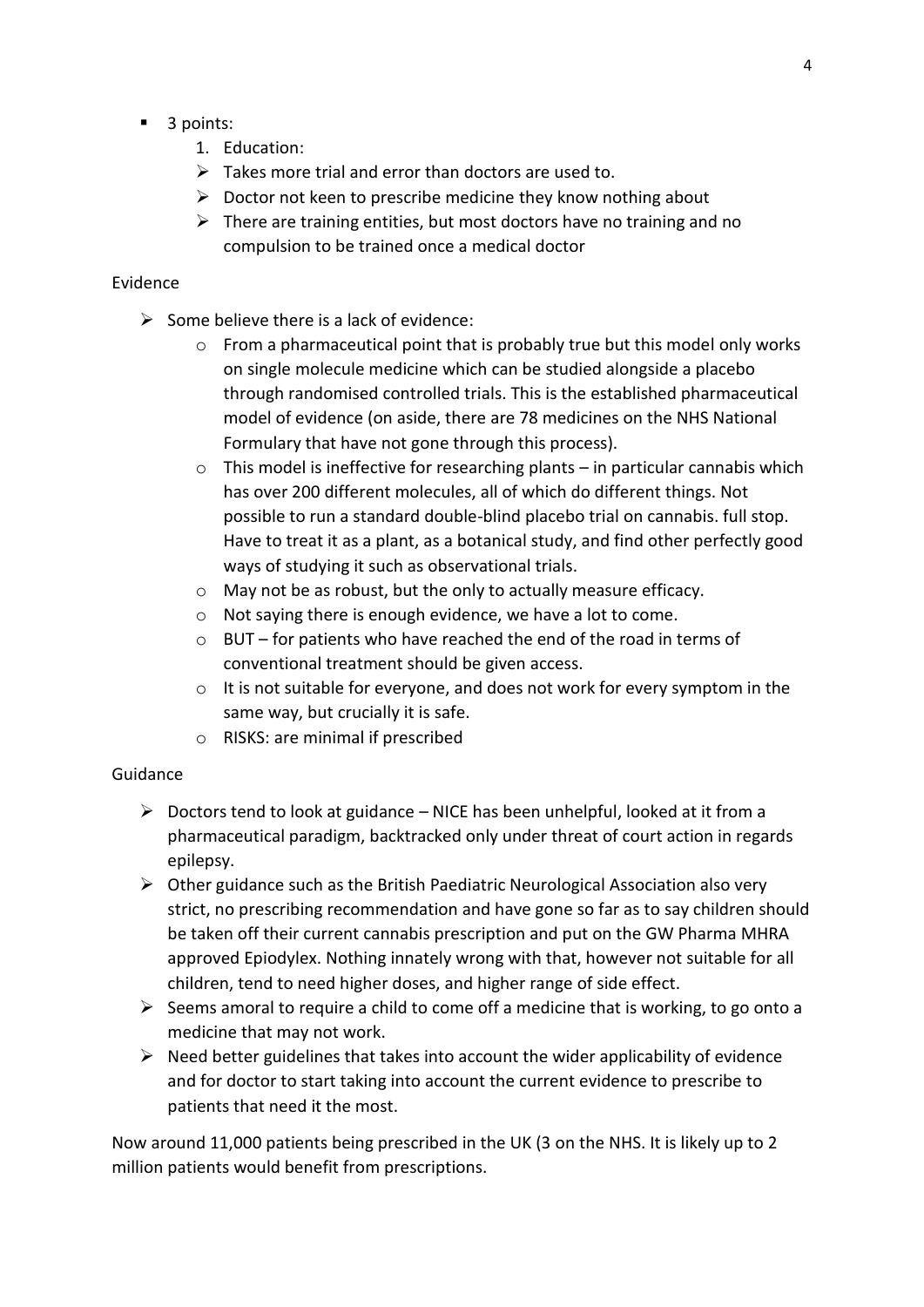#### *Overview of the Discussion with Mike Barnes*

Kyle Esplin (Scottish Hemp Association): Is it correct Mike that once the prescription has been initiated by the consultant, the G.P. is able to continue it?

Mike: Only a consultant on the General Registrar of Consultants can initiate a 1 month supply a prescription, but once initiated a G.P., junior doctor, and a pharmacist can continue that prescription 'under the direction of' the initiating prescriber. Can be widely interpreted. Very few G.P.s have done this, although there are some such as Sapphire Clinic

 $\triangleright$  Would like to see G.P.s initiating prescription: many of the indications of cannabis are G.P. indications such as pain and anxiety. Only requires a statutory instrument that could be done within 24 hours.

Rhona Mackay (Co-Chair): Are there any differences in prescribing or clinical practices that would further hinder access.

Mike: No, as far as he is aware there are no additional hurdles, clinicians are governed by the same Misuse of Drugs Act 1971 and subsidiary legislation. However, because health is devolved, it would be possible for Scotland to do things differently.

Andrew Westall (Patient): obtaining a prescription was hard. Had to say he had depression and was prescribed anti-depression tablets in order to get a medicinal cannabis prescription. Major issues with supply chain resulting in mouldy cannabis [note this was the experience of others as indicated in a wider discussion].

Lisa Quarrell (mother of cannabis patient): Lisa's GP was willing to prescribe but wasn't able to as initiating specialist was private. Her son's NHS specialist wasn't willing to agree the prescription, and the application for the shared care arrangement between the private consultant and the NHS G.P. was refused. Greater Glasgow & Clyde Health Board said the initial consultant must be NHS:

Mike: This is not the law and it is simply not true that a G.P. cannot enter into a shared care arrangement with a private consultant.

There follows a wider discussion on the quality of the cannabis and regulatory framework that interspersed the meeting. These will be future agenda items including local production and mixed access.

Marc Landers (Patient): Concern on a statement by the BPNA in which they state that clinicians must assess whether someone can afford a prescription before prescribing, creating an even bigger divide between those that can access and those that cannot. Brought up the right to grow, why G.P.s are not being trained, can real-world evidence be looked at?

Governing body says consultants should check the financial longevity of patients – Mike thinks is appalling, and can we think of any other medicine that is given under those kinds of restrictions.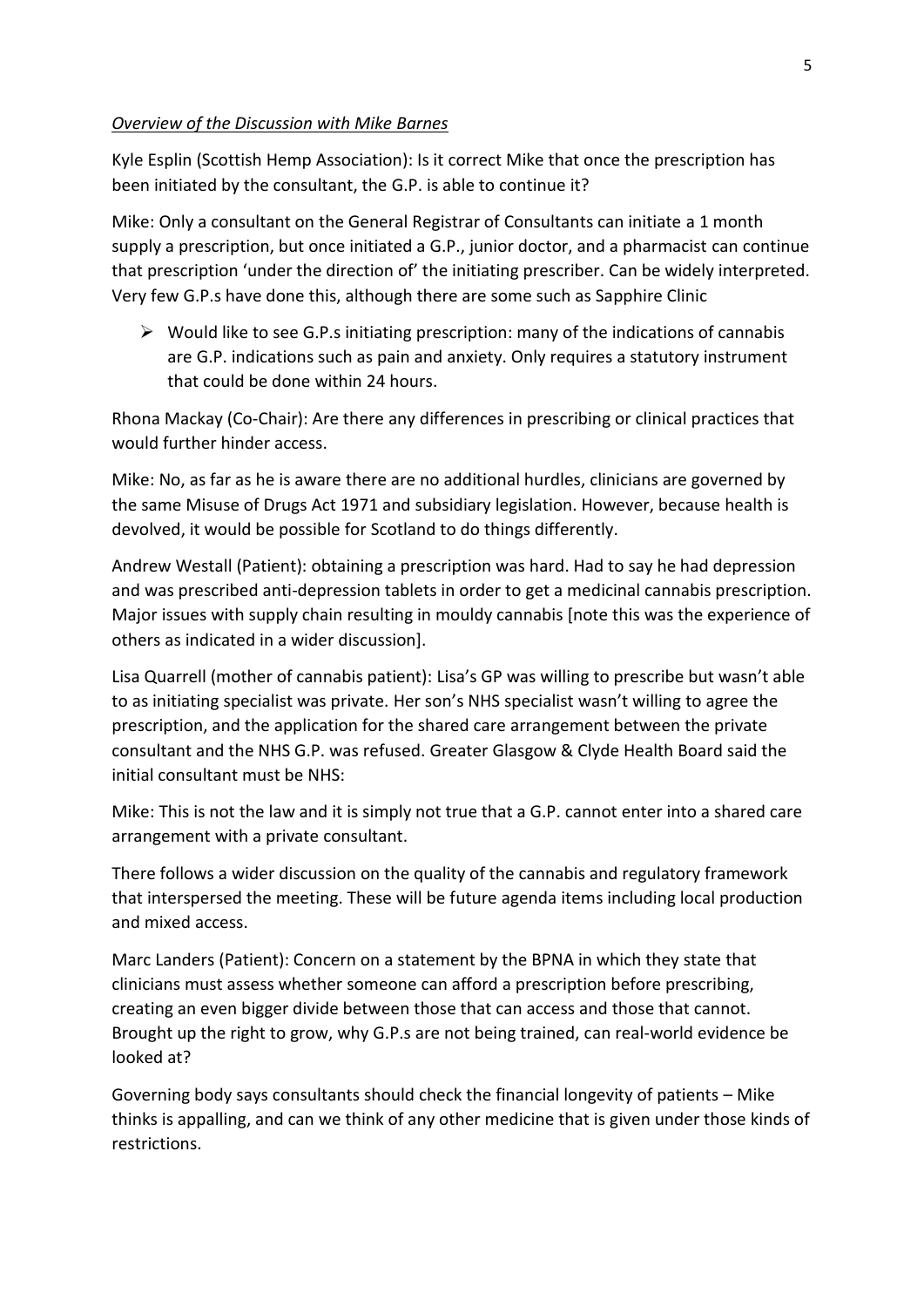Kyle Espin: Could we use the example of using real world and international evidence during the Covid research to encourage a similar approach to cannabis evidence?

Mike: Yes, we now have a good example of using the non-pharmaceutical model, the 'real world' evidence with Covid, and perhaps people will start to look at the pharmaceutical model more broadly.

Andrew Westall (Patient): Needing to reiterate that supply chains are an issue, it should be grown locally, and would like to see a growers' licence.

# *Speaker: Lewis Campbell Managing Director at Target Health Care*

Lewis became involved in cannabis supply because of Lisa – approached her to help her access the cannabis-based medicine (CBM) from the Netherlands.

- $\triangleright$  Wholesaler and importer of unlicensed medicines
- $\triangleright$  Cannabis prescribed as an unlicensed
- $\triangleright$  Importing oil for Cole then 40-50 children with epilepsy
- ➢ Dispense product
- $\triangleright$  Are now involved with UK production with a licence.
- ➢ Now manufacturing Bedrolite oil in the UK from Bedrocan flower grown in the Netherlands but manufactured in the UK. Worked with Transvaal and the Department for Health.
- $\triangleright$  Focused on treating the clinical need
- $\triangleright$  Import a range of flower: trying to offer choice for clinicians who do want to prescribe
- $\triangleright$  Cannot steer prescribing practice, we can offer choice and education on standards.
- $\triangleright$  Aim is to make as many products that safe and reliable to provide the greatest choice for patients and prescribers.
- $\triangleright$  Only manufacturer and pharmacy dispenser of medicinal cannabis in Scotland.
- $\triangleright$  They have 10-15 core prescribers 20 overall spread across the UK. Most of the prescribers are in England. Many tele-prescribers. From a patient's position it shouldn't really matter where the prescriber or the pharmacy are based.

# *Overview of discussion with Lewis*

Anna Ross (Secretary): How far are you from a MHRA licence?

Lewis: The product will be manufactured won't have an MHRA licence (for the foreseeable future) but will be manufactured to MHRA standards. Happy to support clinical trials if there is support from clinicians. Target cannot run the clinical trials ourselves.

Anna Ross: Now that Bedrolite will be manufactured in the UK, would a Scottish Medicines Consortium (SMC) Patient and Clinician Engagement (PACE) group be a viable?

Lewis: No, it would not be viable. The SMC only assess the clinical appropriateness of something that has already been licenced.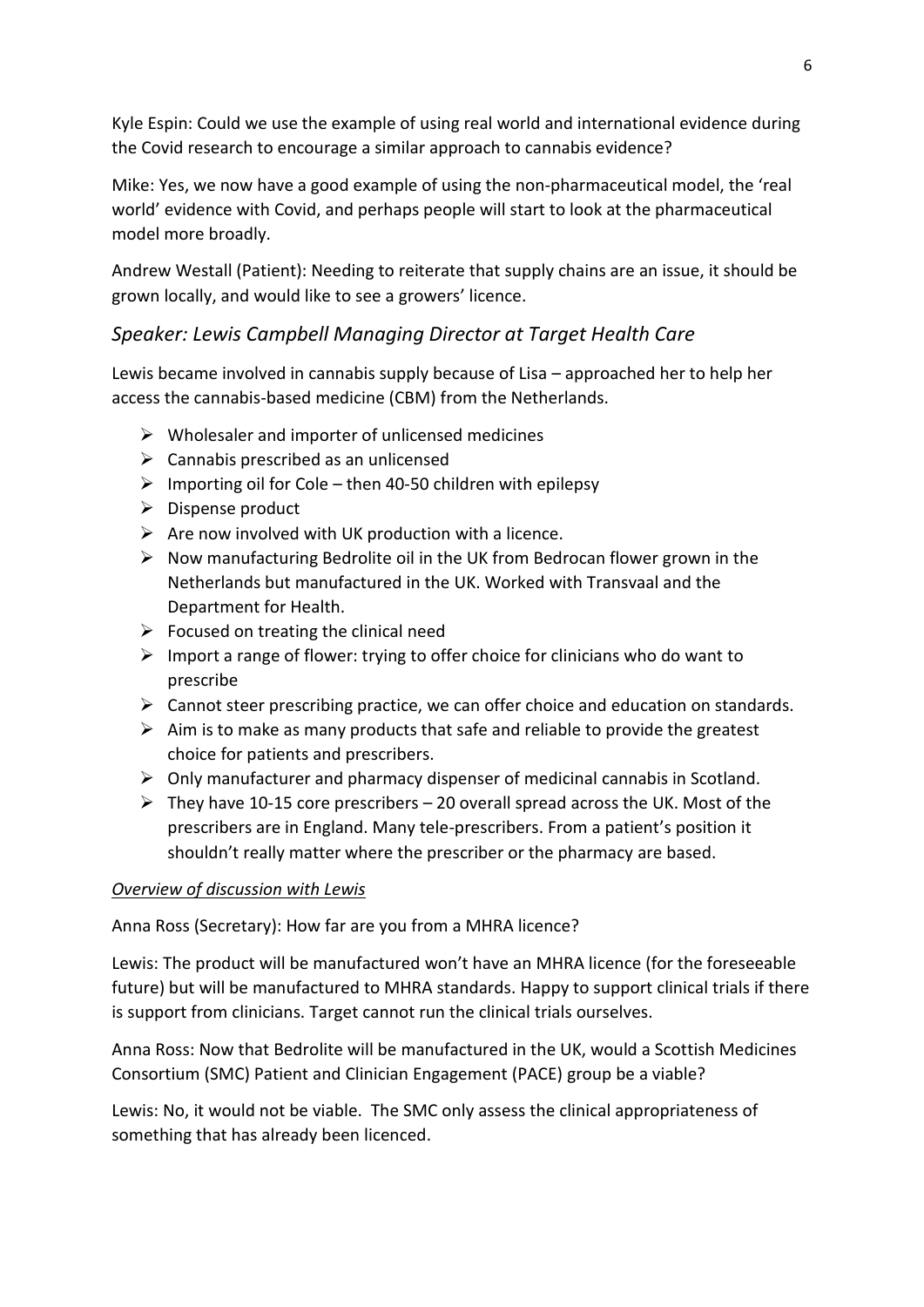Anna Ross: thinks this has changed through the new PACE meetings which can be used to explore end of life care and other more nuanced cases [clarified – yes, needs a provisional licence first]

Gillian Flood: Target are not on Project 21 but were very good suppliers.

Lisa – Wanted to highlight that the current Chief Medical Officer and his deputies are not engaged on this. But the CPO, Alison Strath, is very engaged.

Marc Landers: There needs to be more education for the public, the medical profession, but politicians don't listen. Lots of people are being harassed and bullied for using medical cannabis.

Lewis: Yes, there needs to be more education but the Misuse of Drugs Act is entirely up to the UK Government, and in terms of prescribing, licences of drugs still sits within the MHRA which is UK rather than Scottish based. Westminster are moving at a snail's pace.

Lucy – GPs very excited about cannabis. Been trying to run some continuing professional development programmes for medical professionals. Covid halted this but they plan to continue. Stigma is worldwide. One of the problems we have is even the research out there is not as it seems. In 2013, there were 13 licences approved in the US and since 2013, 27 licences have been refused.

Andrew – Bedrocan is a good strain.

Lewis – there are many different strains of cannabis and different patients have different experiences on the same products. One of the challenges.

Andrew – variety helps.

Kyle – a big issue that has come up is that it needs to be looked it as a botanical. Patients want more info. on the label. Currently difficult to do.

There is a larger group discussion on how cannabis is grown and imported, and these will be discussed further in other meetings.

Rona Mackay/Kate Spence discussion on suggested speakers: A suggestion for the next meeting need someone like the CMO or CPO to speak. Public Health Minister should be invited. Possibly Rosie Anfield, GMO & Crops Policy Officer as she intended to come as an observer initially and had to give apologies.

Oliver Mundell: A better way to get the CMO and CPO to the table would be to ask them when would be a good time for them to attend the CPG, which may result in longer but would guarantee their attendance.

Carl Hovey (Sapphire Clinic): Sapphire can offer an insight into the clinical data and would be happy to present the data.

Rona Mackay: Yes, please.